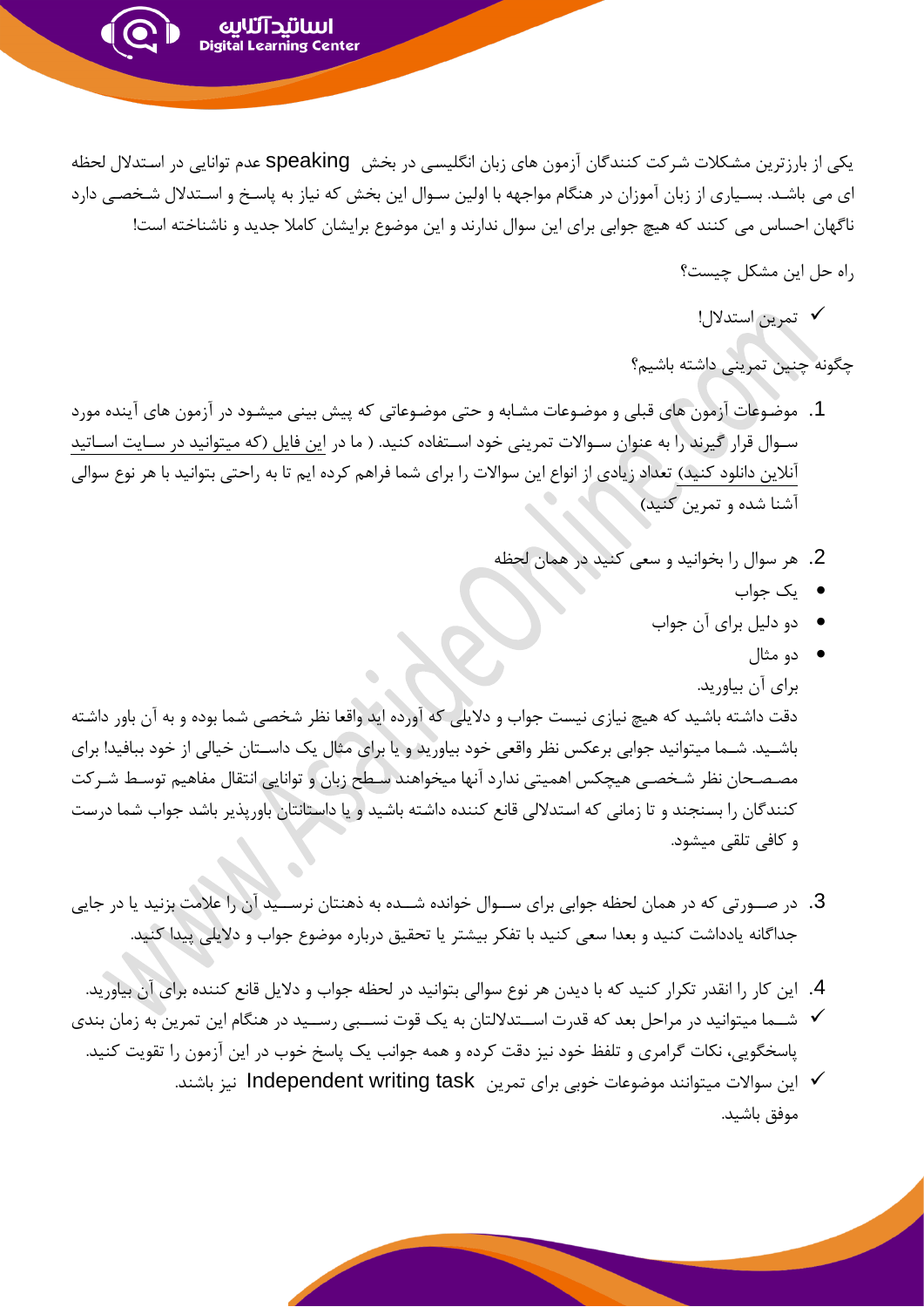

zarning Center

- 1. [Your degree requires that you should choose a history course. Which of the](https://www.bestmytest.com/toefl-speaking/1/91)  [following courses would you prefer? \(1\) Art history \(2\) Twentieth-century](https://www.bestmytest.com/toefl-speaking/1/91)  [world history \(3\) Science history](https://www.bestmytest.com/toefl-speaking/1/91)
- 2. You will need to accomplish an assignment for a presentation. Which one will you choose? (1) Act out a scene from a play (with a partner) (2) Explain your review of a novel you recently read (3) Read a selection of poem.
- 3. If you are going to choose a roommate, which of the following qualities is the most important to you: (1) Cleanness (2) Friendliness (3) Quietness.
- 4. Which of the following functions of smart phones most beneficial to students? (1) taking photos (2) listening to the music (3) recording lectures
- 5. Three kinds of activities will be offered on a special day organized by the International Student office. Which one do you prefer? (1) International food fair (2) International music festival (3) International film festival.
- 6. The university decides to remodel the dormitory and add a new space to it. Which space do you recommend to add to your dormitory? (1) Café (2) Study room (3) Game room.
- 7. The university wants to provide students with more types of entertainment and three choices provided below. Which do you prefer and why. (1) A theater performance by the student actors (2) A concert provided by professional musician (3) A lecture from a professor.
- 8. There is going to be a TV show that relates to students. Which show would you like to watch? (1) Interview school leaders (2) Students' debate on political and social topics (3) Comedy about school life.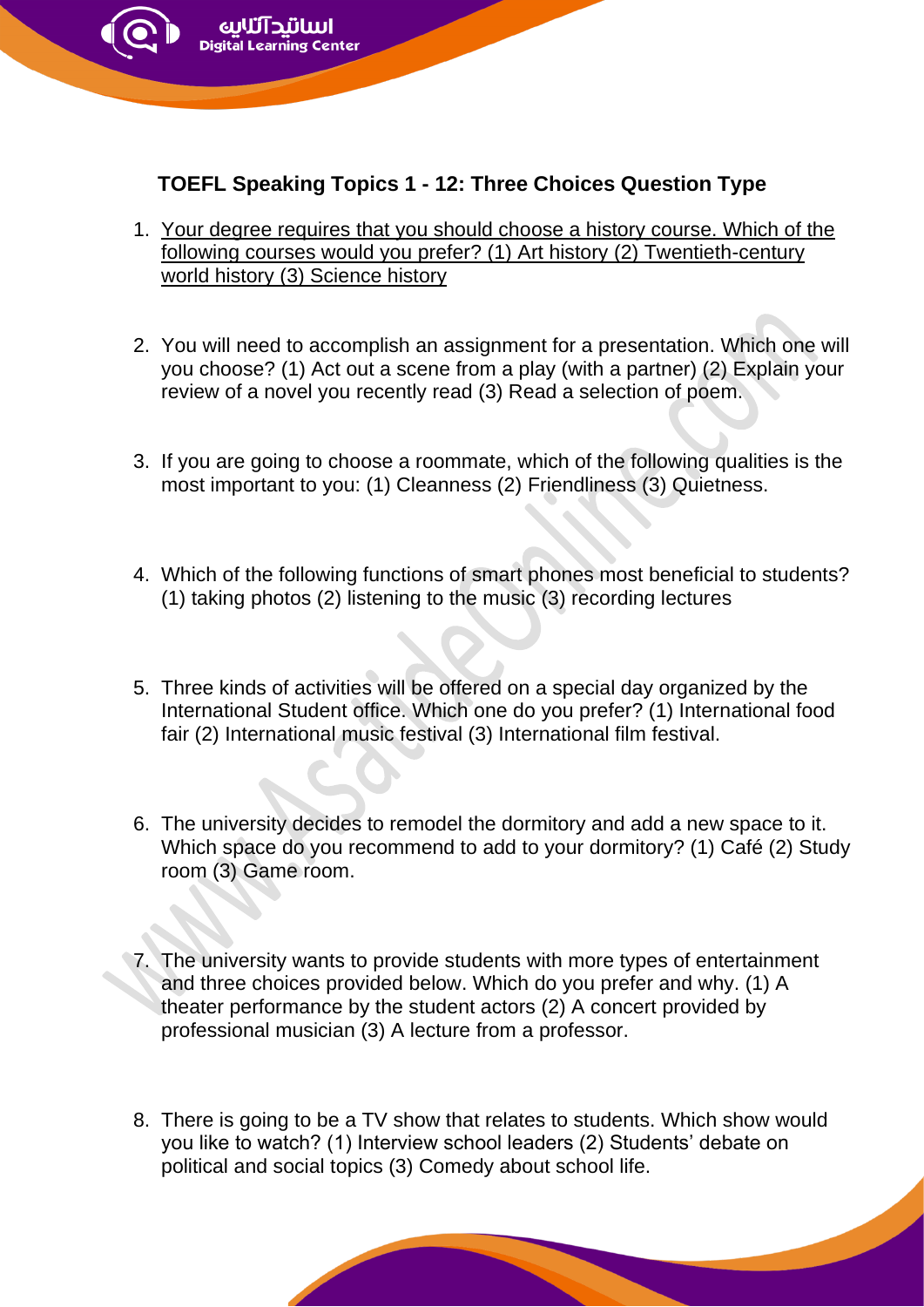- 9. Which of the following technological developments has made the greatest impact on students' lives? (1) Electronic books (2) Online classes (3) Smart phones
- 10. If you are going to choose a position in the school community during summer vacation, which one will you choose? (1) Library desk front/ receptionist (2) Technician (3) Paint a wall in the community.
- 11. Which of the following choices do you think has the greatest impact on environmental protection? (1) Governmental regulations (2) Environmental awareness groups (3) Individual effort.
- 12. Which one would you like to choose for your final project? (1) giving a presentation (2) writing a paper (3) creating a video.

## **TOEFL Speaking Topics 13 - 28: Agree or Disagree Question Type**

- 13. Do you agree or disagree with the statement that female and male university students should have separate residence halls?
- 14. Do you agree or disagree that it is important for young people to learn some domestic skills like cooking, sewing and taking care of children?
- 15. Do you agree or disagree with the following statement? If you want to succeed in business, being outgoing and friendly is very important.
- 16. Do you agree or disagree with the following statement? The government should forbid violence and bad language in TV programs. Use specific reasons and examples in your answer.
- 17. Do you agree or disagree with the statement that experienced doctors are better than young doctors?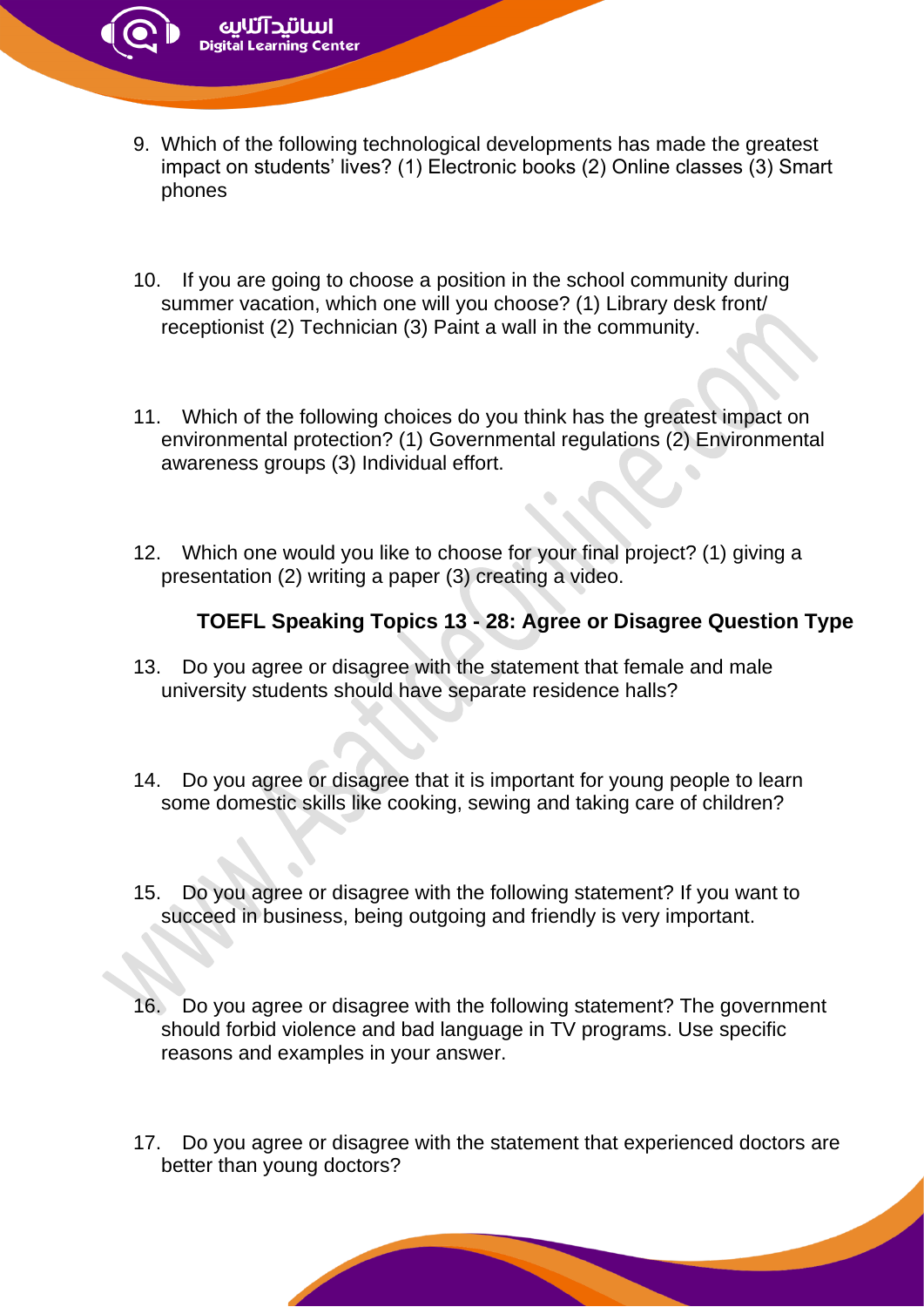

zarning Center

- 19. Do you agree or disagree that it is important for children to learn to draw or paint?
- 20. Do you agree or disagree that a celebrity should set a good example for young people? Use details and examples to support your explanation.
- 21. Some people believe that we should not discuss the private activities of popular people, like movie stars and singers. Do you agree or disagree with this view?
- 22. Do you agree or disagree with the following statement? With the popularity of the technology that focuses on entertainment, people read fewer books than before.
- 23. Some people think that with the development of technology and the Internet, libraries will disappear, while others think libraries are always necessary. Which opinion do you agree?
- 24. Some people believe old people should not take risks and participate in adventurous events as the young people. Do you agree or disagree with this statement?
- 25. Do you agree or disagree that students should have a job while they are studying in school? Use details and examples to support your explanation.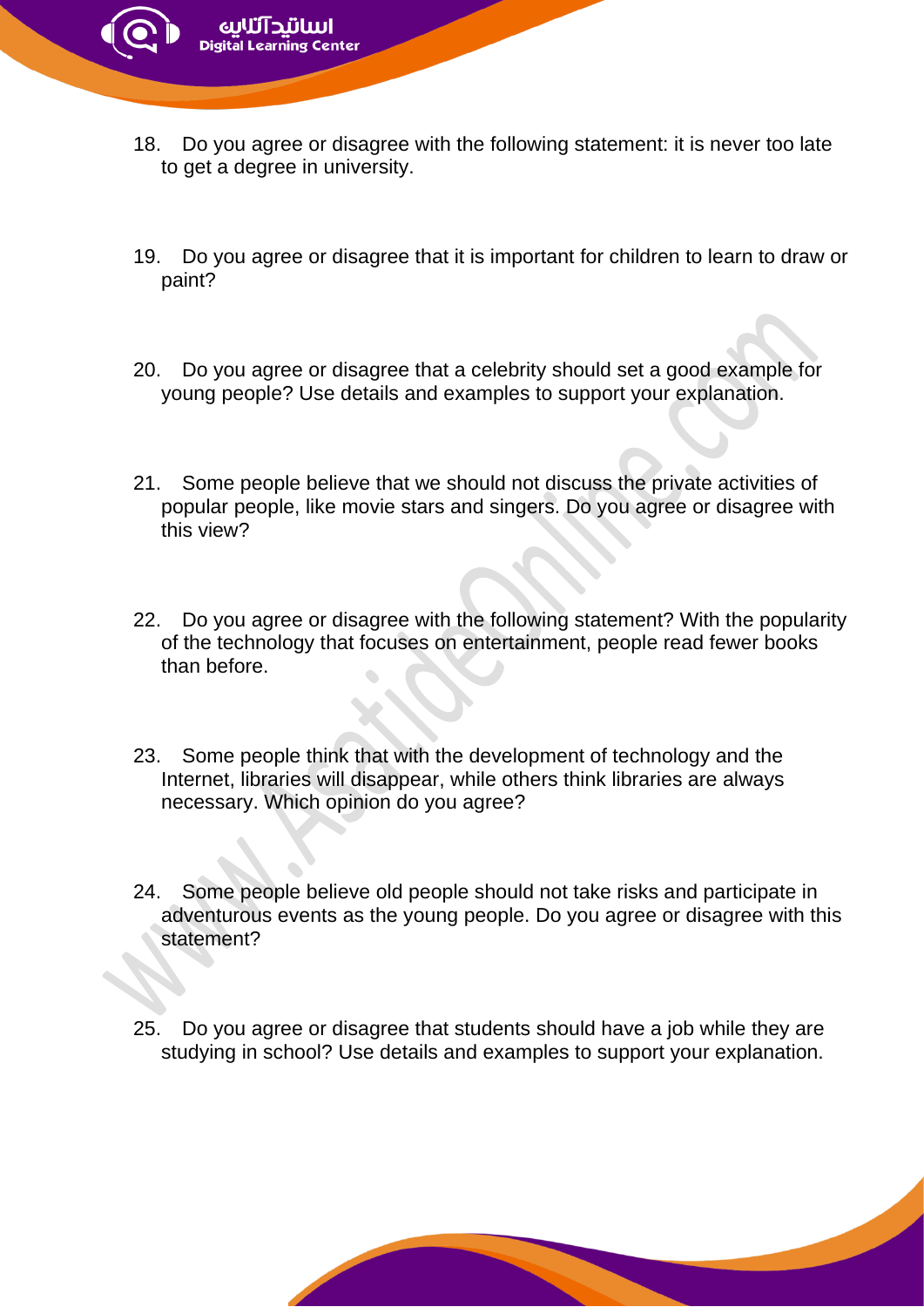26. Do you agree or disagree with the following statement? "People should be fined when they do not wear masks during a pandemic." Be sure to use details during your response.

zarning Center

- 27. "Only digital textbooks should be available for university students." Do you agree or disagree with the statement? Make sure that you give specific reasons + supporting details in your argument.
- 28. Do you agree or disagree with the following statement? "Students should never ask someone else to help them grammatically correct their research papers." Be sure to use details during your response.

## **TOEFL Speaking Topics 28 - 45: Preference Question Type**

- 29. Some universities expect the students to choose a major field of study when they enter the school; while other universities wait until the second or the third year before students deciding to choose a major field of study. Which do you prefer? Why or why not?
	- 30. Which one do you prefer? To buy the newly-released e-product as soon as possible or to wait for a while and then decide whether you want to buy it or not.
	- 31. Some people prefer to buy new books while some people would like to buy used books, what is your opinion?
	- 32. If you are to choose between 2 apartments to live in next semester, one apartment is near the campus but slightly expensive, the other is a little far from the campus but cheaper, which one do you prefer and why?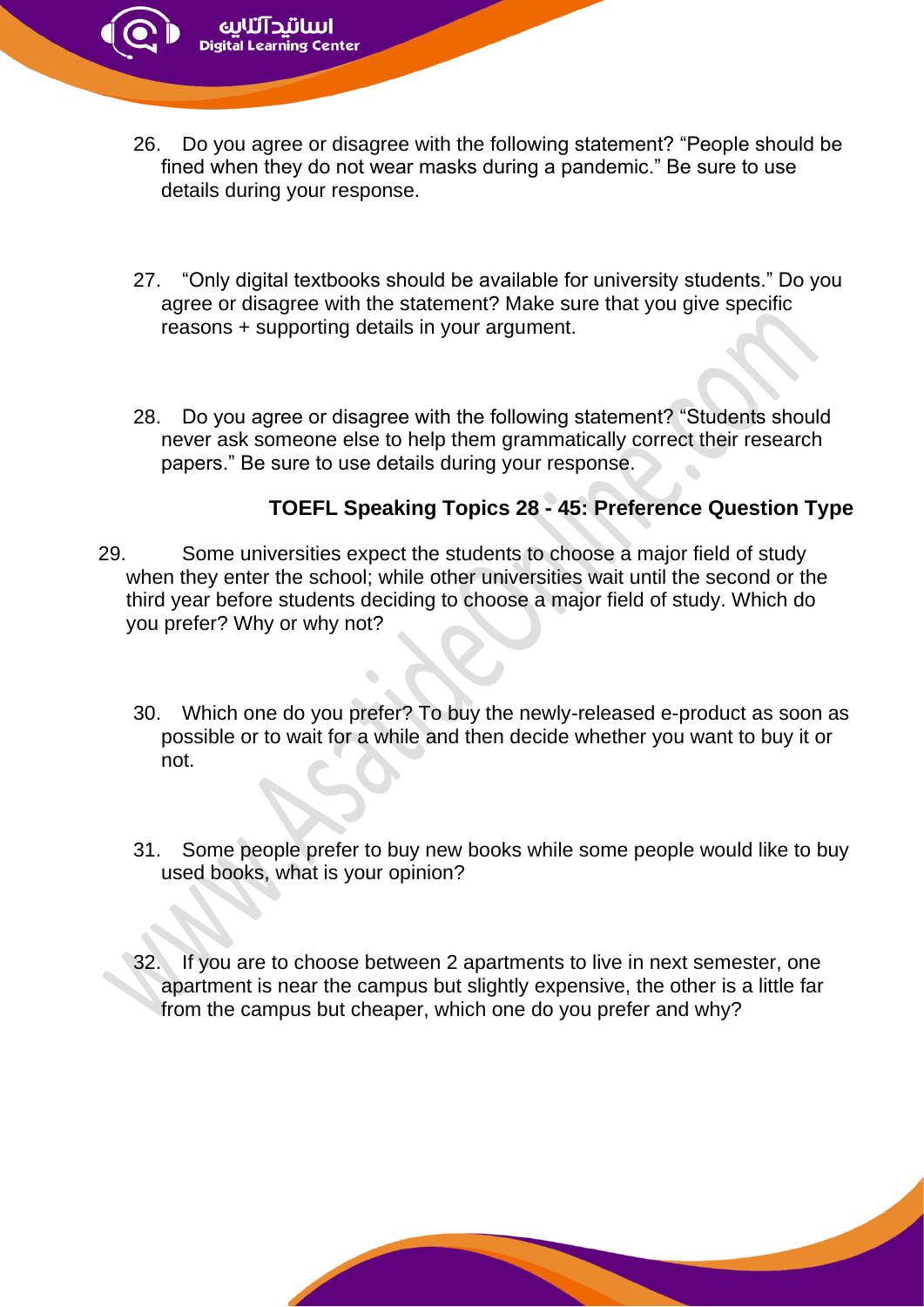- 33. You have been very busy and unable to prepare for the exam tomorrow. You can either stay up late to study and sleepless or just study less and get full night's sleep. Which will you choose?
- 34. Some people prefer sending messages while others prefer making phone calls directly. Which one do you prefer?
- 35. Some people prefer to give their opinions immediately. Others prefer to wait and listen to others' opinions before giving their own. Which one do you think is better?
- 36. Some people prefer to finish the assignment a long time before the due date while others prefer finishing assignments right before the due date. Which one do you prefer?
- 37. Some people prefer to watch entertainment programs on television. Others prefer to watch educational programs. Which do you prefer?
- 38. Some people prefer to buy new books while some people would like to buy used books, what is your opinion?
- 39. Some students think it is good to choose the future career before entering the university. Others think it is good to take a few university classes before choosing the future career. Which one do you prefer?
- 40. Some prefer to take airplanes when going on 500-1,000 kilometer trips. On the other hand, others prefer to travel by train during those distances. Which do you prefer? Include some examples and details to support your answer.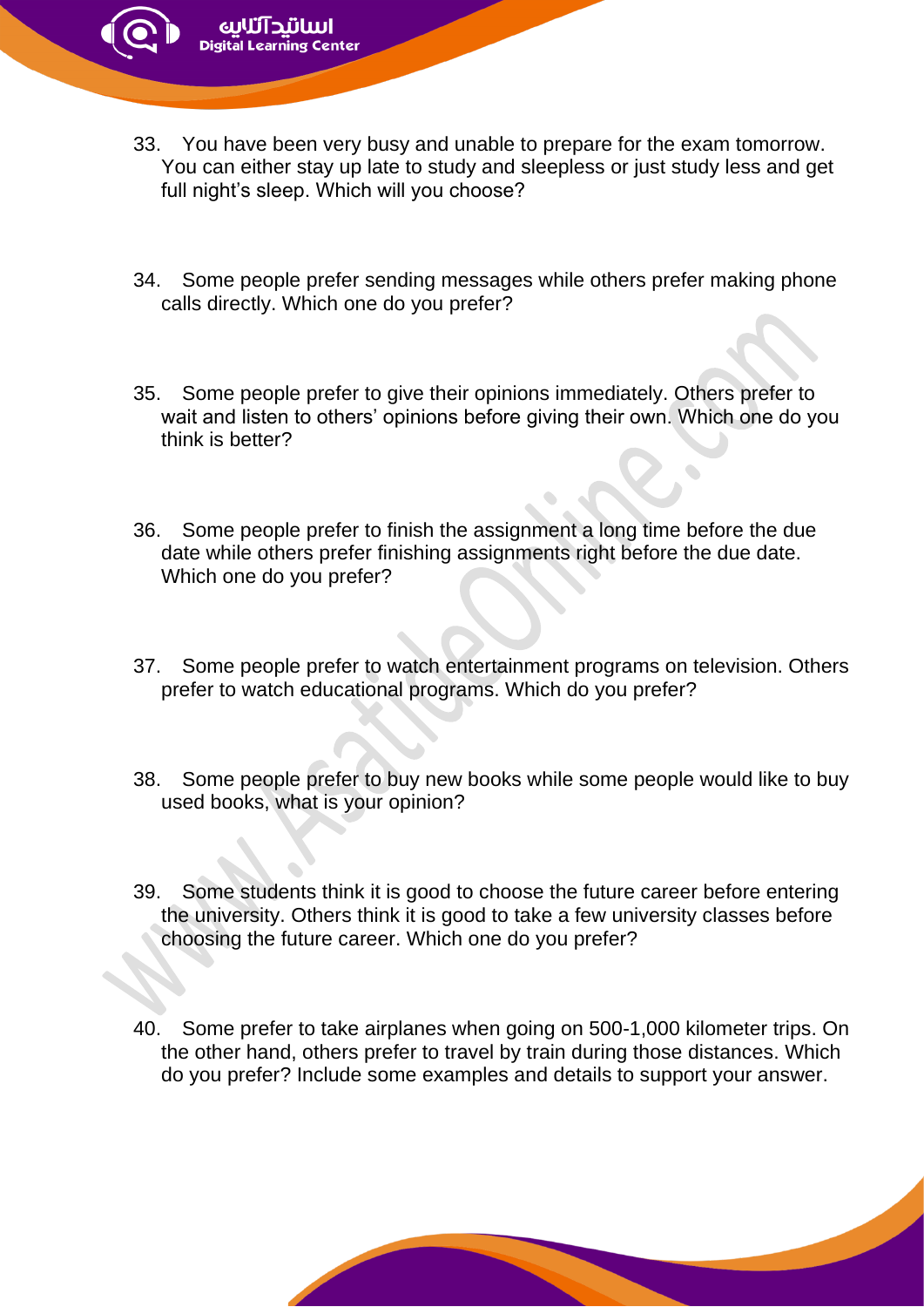41. Some people like outdoor jobs such as park rangers, construction workers, or sports coaches. However, others prefer to work indoors like accountants, lawyers, and doctors. Which type of job do you like? Give some specific details to support your response.

earning Center

- 42. Some students prepare for their tests more effectively in their dorms or offcampus apartments, whereas others like to go to libraries. Which do you prefer? Include some examples and details to support your answer.
- 43. Do you prefer to use battery-powered automobiles? Or, do you believe that gasoline-powered cars are still a good option? Illustrate your argument with reasons and supporting details.
- 44. Some students choose to attend a university close to their homes so that they can still live with their parents, while other students attend a university far from where they live. Which do you prefer? Include some examples and details to support your answer.
- 45. Some people like to vacation at the beach, whereas others prefer to go to the mountains when they are on holiday. Which do you prefer? Include some examples and details to support your answer.

## **TOEFL Speaking Topics 45 - 52: Description or Explanation Question Type**

- 46. [Should schools engage in character education to instill morals and values](https://www.bestmytest.com/toefl-speaking/2/97)  [in children?](https://www.bestmytest.com/toefl-speaking/2/97)
	- 47. Some people think that those children who do not want to keep learning a musical instrument course should be required to keep learning the course; While others think that those children should be allowed to make decisions by themselves. What is your opinion and why? Use examples and details in your explanation.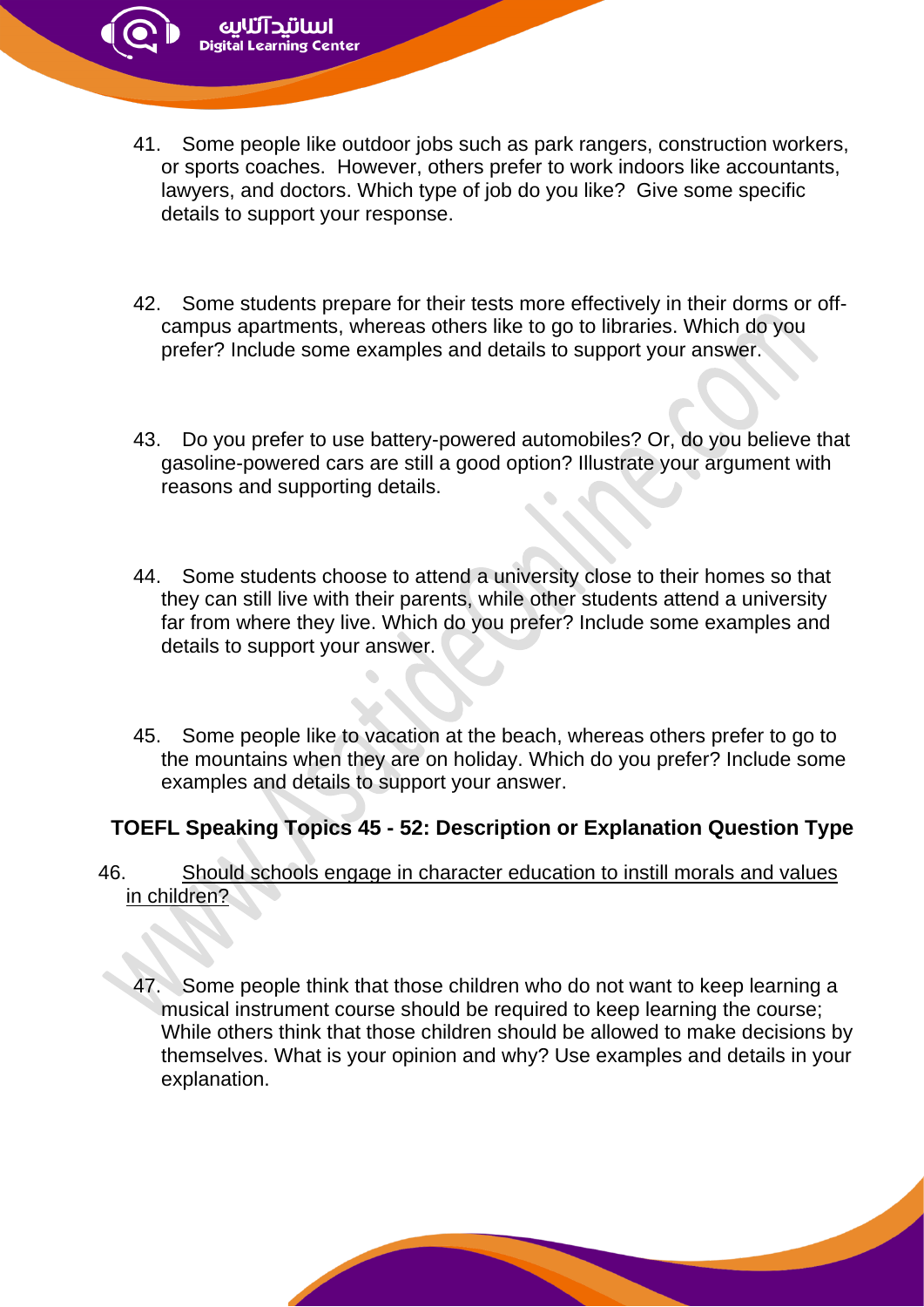48. If the police stop a driver who is driving drunk (after drinking alcohol), do you think that the person's driver's license should be taken away? Support your answer.

earning Center

- 49. Many people think that students study course materials more effectively by taking exams, while others think that students learn more effectively through doing other activities like completing projects, which one do you think is more effective?
- 50. Do you think it is important for parents to teach their kids to learn how to manage money? Use reasons and specific examples to support your opinion.
- 51. Nowadays people use extreme methods, like surgery to change their appearance. They do this because they are trying to become more attractive. Do you think this is a good idea?
- 52. Do you think that parents should be allowed to educate their children at home, or should they be required to send children to school outside the home? Support your answer.

## **TOEFL Speaking Topics 52 - 63: Advantage or Disadvantage Question Type**

- 53. Many students are asked to evaluate their professors at the end of the semester. What are the advantages and disadvantages of this?
	- 54. Your university is planning to allow students to watch TV in their dormitories. What is your opinion and why? What are the advantages and disadvantages of watching TV in dormitories?
	- 55. Nowadays, more people would rather purchase food than cook at home. What are the advantages and disadvantages of this trend? Give ideas about which is a better way according to you and why?